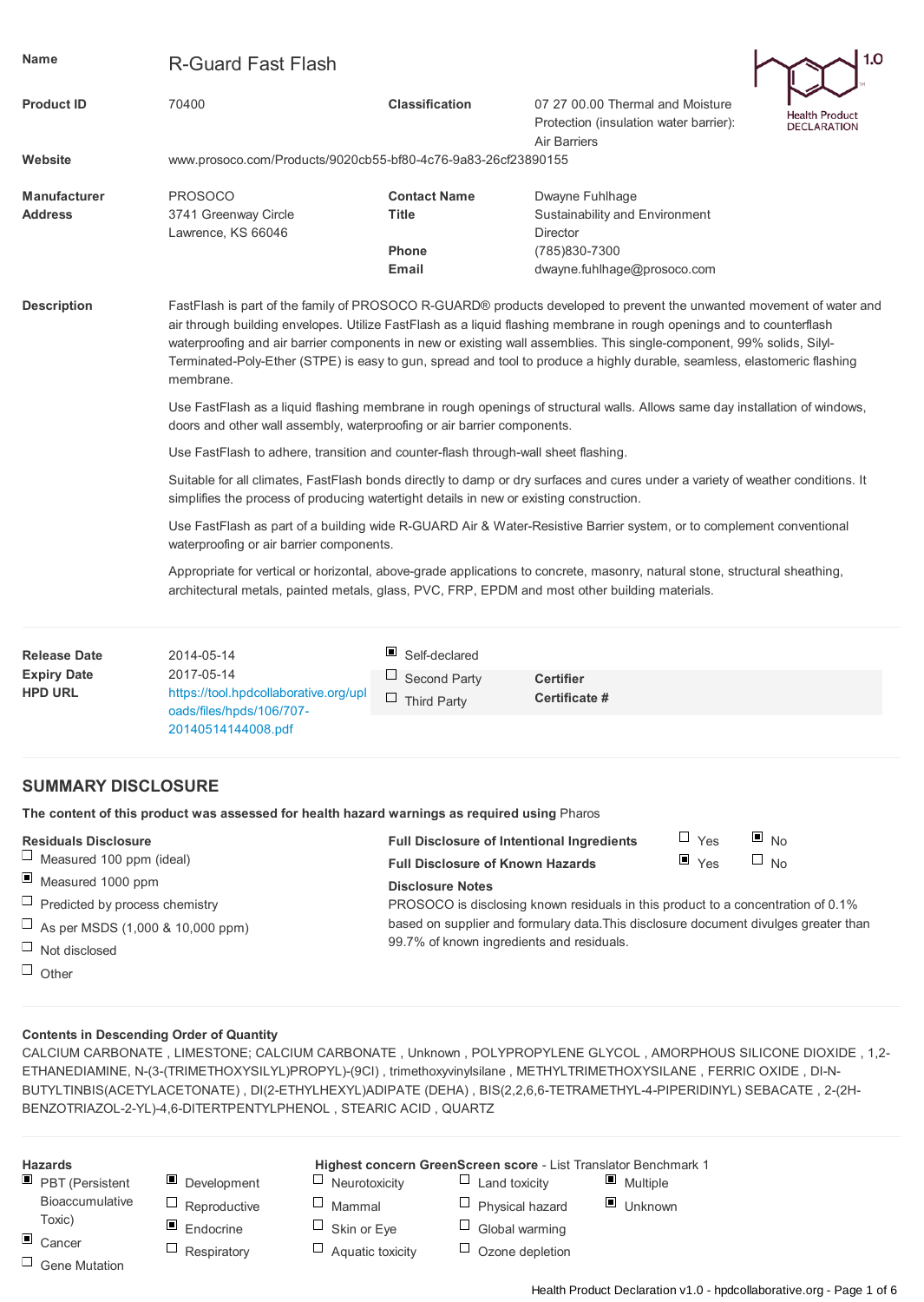| <b>Total VOC Content</b><br>Material (g/L)<br>Regulatory (g/L)<br><b>Notes</b> | 35.00                       | Are there VOC-free tints available?                                         | Does the product contain exempt VOCs? | $\Box$ N/A<br>N/A | $\Box$ Yes<br>$\Box$<br>Yes | $\blacksquare$ No<br>$\Box$ No |  |
|--------------------------------------------------------------------------------|-----------------------------|-----------------------------------------------------------------------------|---------------------------------------|-------------------|-----------------------------|--------------------------------|--|
| <b>Certifications + Compliance</b><br><b>VOC Emissions</b>                     | Classroom & Office scenario | CA Section 01350 (CHPS) Emission Test -<br>CDPH/EHLB Standard Method V1.1 - | <b>VOC Content</b>                    | Not tested        |                             |                                |  |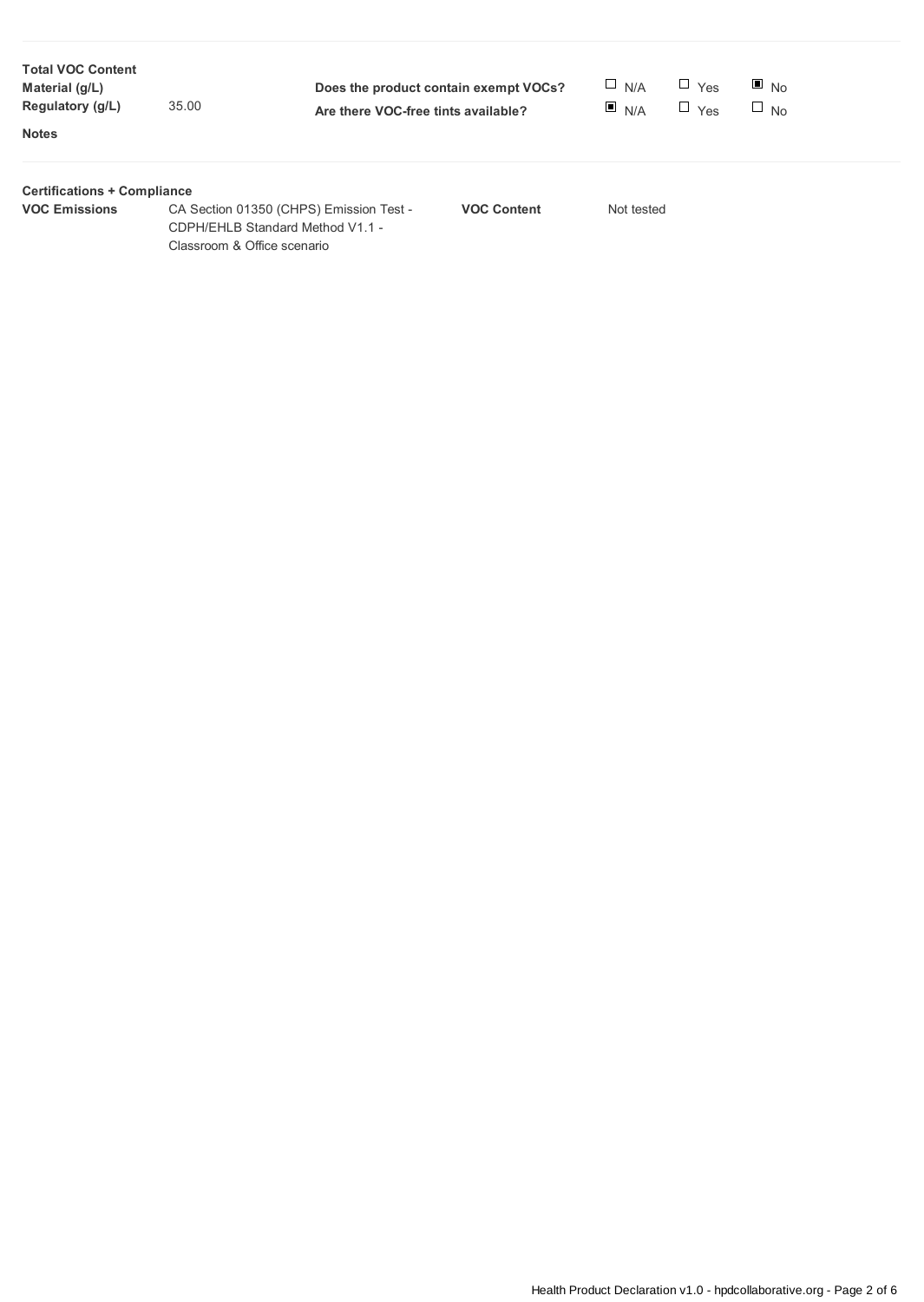The HPD Standard is solely a declaration of product content and direct health hazards associated with exposure to its individual contents. It is not a full assessment of environmental impacts from the life cycle of this product. It is not an assessment of risks associated with actual use of the product. It does not address the potential health impacts of substances used or created during manufacture that do not appear in the final product as residuals, nor substances created during combustion or other degradation processes.

This Health Product Declaration was generated following the requirements of the noted Standard version and is valid for a total of three years after date of issue or three months after a substantive change of product contents occurs. Users should verify that this Health Product Declaration is compliant with the most current version of the HPD Standard. Accuracy of claims made in this Health Product Declaration is the sole responsibility of the listed manufacturer and certifier (if applicable). The HPD Collaborative does not warrant any claim made herein, explicit or implicit. The HPD Standard is an "open standard" developed and managed by the HPD Collaborative, a nonprofit organization. For more information, visit hpdcollaborative.org.

## **CONTENT IN DESCENDING ORDER OF QUANTITY**

All ingredients must be assessed for health warnings against Priority Hazard Lists, regardless of disclosure level.

Priority Hazard Lists and information on the GreenScreen Benchmarks can be found at www.hpdcollaborative.org/hazardlists.

GS: GreenScreen Benchmark; RC: Recycled Content, PC: Post Consumer, PI: Post Industrial (Pre-consumer), BO: Both; Nano: comprised of nanoscale *particles or nanotechnology*

| <b>Name</b>                                                                                                                                                                                                                                                                                                                                                                                                        | <b>CAS RN</b>                           | % weight    | <b>GS</b> | <b>RC</b> | <b>Nano</b> | <b>Role</b> |  |
|--------------------------------------------------------------------------------------------------------------------------------------------------------------------------------------------------------------------------------------------------------------------------------------------------------------------------------------------------------------------------------------------------------------------|-----------------------------------------|-------------|-----------|-----------|-------------|-------------|--|
| <b>Hazard A</b>                                                                                                                                                                                                                                                                                                                                                                                                    | <b>Warning A</b>                        |             |           |           |             |             |  |
| <b>Hazard B</b>                                                                                                                                                                                                                                                                                                                                                                                                    | <b>Warning B</b>                        |             |           |           |             |             |  |
| <b>Hazard C</b>                                                                                                                                                                                                                                                                                                                                                                                                    | <b>Warning C</b>                        |             |           |           |             |             |  |
| <b>Hazard D</b>                                                                                                                                                                                                                                                                                                                                                                                                    | <b>Warning D</b>                        |             |           |           |             |             |  |
| <b>Hazard E</b>                                                                                                                                                                                                                                                                                                                                                                                                    | <b>Warning E</b>                        |             |           |           |             |             |  |
| <b>Notes</b>                                                                                                                                                                                                                                                                                                                                                                                                       |                                         |             |           |           |             |             |  |
| <b>CALCIUM CARBONATE</b>                                                                                                                                                                                                                                                                                                                                                                                           | 471-34-1                                | $20 - 40%$  | LT-U      | N         | N           | Filler      |  |
| None found                                                                                                                                                                                                                                                                                                                                                                                                         | No warnings found on HPD Priority lists |             |           |           |             |             |  |
| Prosoco has withheld the exact percentage content of this material to preserve Intellectual Property.                                                                                                                                                                                                                                                                                                              |                                         |             |           |           |             |             |  |
| <b>LIMESTONE; CALCIUM CARBONATE</b>                                                                                                                                                                                                                                                                                                                                                                                | 1317-65-3                               | $20 - 40%$  | LT-U      | N         | N           | Filler      |  |
| None found                                                                                                                                                                                                                                                                                                                                                                                                         | No warnings found on HPD Priority lists |             |           |           |             |             |  |
|                                                                                                                                                                                                                                                                                                                                                                                                                    |                                         |             |           |           |             |             |  |
| Prosoco has withheld the exact percentage content of this material to preserve Intellectual Property.                                                                                                                                                                                                                                                                                                              |                                         |             |           |           |             |             |  |
| <b>Unknown</b>                                                                                                                                                                                                                                                                                                                                                                                                     | Unknown                                 | $20 - 40 %$ |           | N         | N           | Polymer     |  |
| Unknown                                                                                                                                                                                                                                                                                                                                                                                                            | Not disclosed by supplier               |             |           |           |             |             |  |
| The specific identity of this STPE polymer has been withheld by the supplier. The supplier has verified LBC v2.1 Red List conformance and it contains<br>no California Proposition 65 chemicals. It is classified as non-hazardous in accordance with GHS criteria and is expected to be free of GreenScreen<br>Benchmark 1 chemicals of concern. For purposes of this HPD, it would be considered unclassifiable. |                                         |             |           |           |             |             |  |
| <b>POLYPROPYLENE GLYCOL</b>                                                                                                                                                                                                                                                                                                                                                                                        | 25322-69-4                              | $10 - 30%$  | LT-U      | N         | N           | Plasticer   |  |
| None found                                                                                                                                                                                                                                                                                                                                                                                                         | No warnings found on HPD Priority lists |             |           |           |             |             |  |
| Prosoco has withheld the exact percentage content of this material to preserve Intellectual Property.                                                                                                                                                                                                                                                                                                              |                                         |             |           |           |             |             |  |
| AMORPHOUS SILICONE DIOXIDE                                                                                                                                                                                                                                                                                                                                                                                         | 67762-90-7                              | $1 - 10%$   |           | N         | N           | unknown     |  |
| None found                                                                                                                                                                                                                                                                                                                                                                                                         | No warnings found on HPD Priority lists |             |           |           |             |             |  |
| Prosoco has withheld the exact percentage content of this material to preserve Intellectual Property.                                                                                                                                                                                                                                                                                                              |                                         |             |           |           |             |             |  |
|                                                                                                                                                                                                                                                                                                                                                                                                                    |                                         |             |           |           |             |             |  |
|                                                                                                                                                                                                                                                                                                                                                                                                                    |                                         |             |           |           |             |             |  |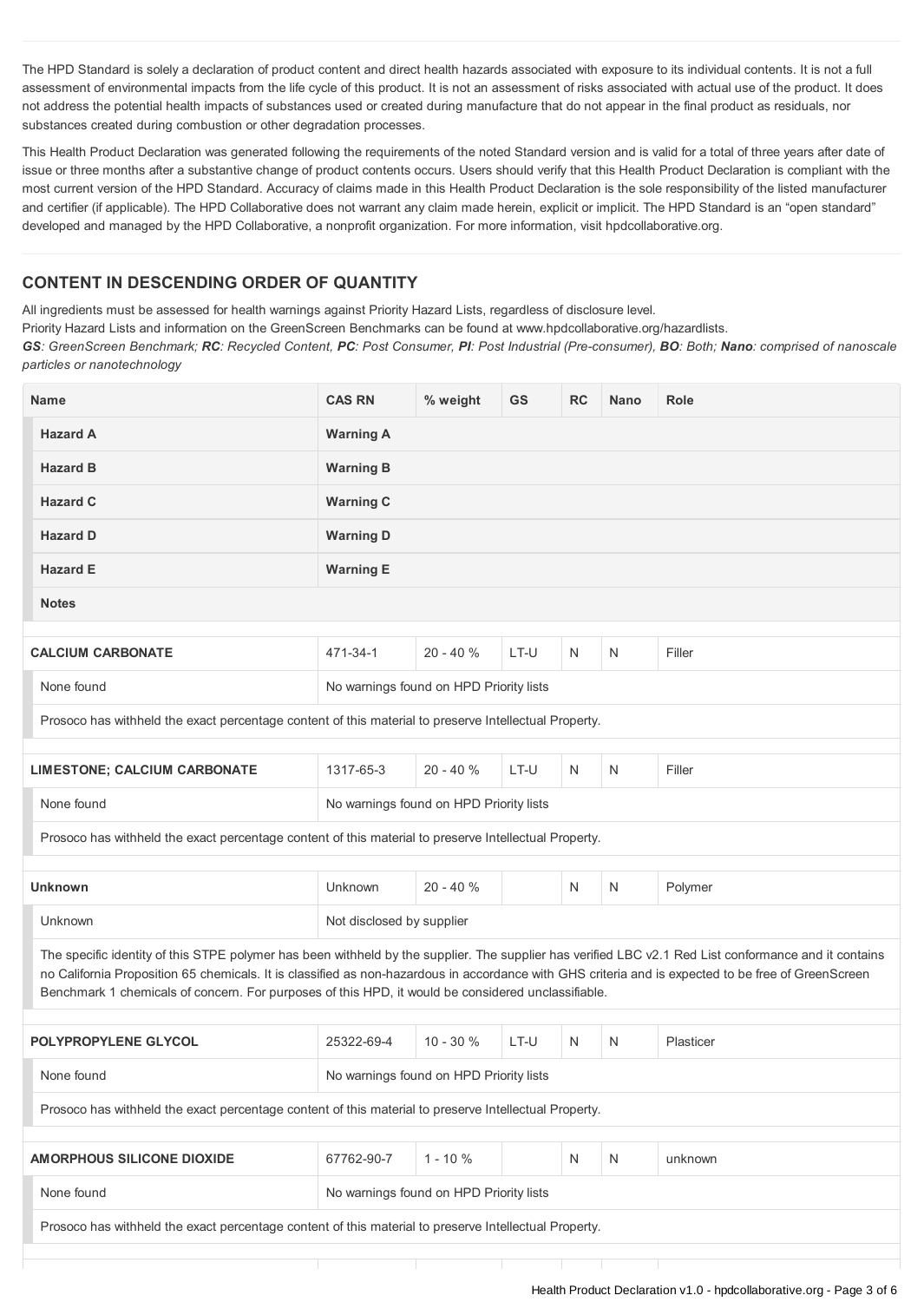| 1,2-ETHANEDIAMINE, N-(3-<br>(TRIMETHOXYSILYL)PROPYL)-(9CI)                                                                                                                                   | 1760-24-3                                                                                                                                                 | $1 - 5%$                                          | LT-U    | N  | N | Drying agent for shelf life stability                                                             |  |
|----------------------------------------------------------------------------------------------------------------------------------------------------------------------------------------------|-----------------------------------------------------------------------------------------------------------------------------------------------------------|---------------------------------------------------|---------|----|---|---------------------------------------------------------------------------------------------------|--|
| None found                                                                                                                                                                                   |                                                                                                                                                           | No warnings found on HPD Priority lists           |         |    |   |                                                                                                   |  |
| This material cures in the presence of moisture and is bound in the polymer matrix. Prosoco has withheld the exact percentage content of this material<br>to preserve Intellectual Property. |                                                                                                                                                           |                                                   |         |    |   |                                                                                                   |  |
| trimethoxyvinyIsilane                                                                                                                                                                        | 2768-02-7                                                                                                                                                 | $0.1 - 1 \%$                                      | LT-U    | N  | N | Drying agent for shelf life stability                                                             |  |
| None found                                                                                                                                                                                   |                                                                                                                                                           | No warnings found on HPD Priority lists           |         |    |   |                                                                                                   |  |
| This material cures in the presence of moisture and is bound in the polymer matrix. Prosoco has withheld the exact percentage content of this material<br>to preserve Intellectual Property. |                                                                                                                                                           |                                                   |         |    |   |                                                                                                   |  |
| <b>METHYLTRIMETHOXYSILANE</b>                                                                                                                                                                | 1185-55-3                                                                                                                                                 | $0.1 - 1%$                                        | LT-U    | N  | N | Drying agent for shelf life stability                                                             |  |
| None found                                                                                                                                                                                   |                                                                                                                                                           | No warnings found on HPD Priority lists           |         |    |   |                                                                                                   |  |
| This material cures in the presence of moisture and is bound in the polymer matrix. Prosoco has withheld the exact percentage content of this material<br>to preserve Intellectual Property. |                                                                                                                                                           |                                                   |         |    |   |                                                                                                   |  |
| <b>FERRIC OXIDE</b>                                                                                                                                                                          | 1309-37-1                                                                                                                                                 | $0.1 - 1%$                                        | LT-U    | N. | N | Pigment                                                                                           |  |
| CANCER                                                                                                                                                                                       |                                                                                                                                                           |                                                   |         |    |   | MAK: Carcinogen Group 3B - Evidence of carcinogenic effects but not sufficient for classification |  |
| This pigment is bound in the polymer matrix. Prosoco has withheld the exact percentage content of this material to preserve Intellectual Property.                                           |                                                                                                                                                           |                                                   |         |    |   |                                                                                                   |  |
| DI-N-BUTYLTINBIS(ACETYLACETONATE)                                                                                                                                                            | 22673-19-4                                                                                                                                                | $0.1 - 1%$                                        | $LT-P1$ | N  | N | Catalyst                                                                                          |  |
| <b>MULTIPLE</b>                                                                                                                                                                              | VwVwS: Class 3 Severe Hazard to Waters                                                                                                                    |                                                   |         |    |   |                                                                                                   |  |
| CANCER                                                                                                                                                                                       | MAK: Carcinogen Group 4 - Non genotoxic carcinogen with low risk under MAK/BAT levels                                                                     |                                                   |         |    |   |                                                                                                   |  |
| DEVELOPMENTAL                                                                                                                                                                                |                                                                                                                                                           | MAK: Pregnancy Risk Group B                       |         |    |   |                                                                                                   |  |
| polymer matrix upon curing.                                                                                                                                                                  | This catalyst is required to initiate cross-linking of the polymer in the presence of moisture. This material is classified as a PBT, but is bound in the |                                                   |         |    |   |                                                                                                   |  |
| DI(2-ETHYLHEXYL)ADIPATE (DEHA)                                                                                                                                                               | $103 - 23 - 1$                                                                                                                                            | R                                                 | $LT-P1$ |    |   | Unknown                                                                                           |  |
| CANCER                                                                                                                                                                                       |                                                                                                                                                           | EPA-C: (1986) Group C - Possible human carcinogen |         |    |   |                                                                                                   |  |
| <b>ENDOCRINE</b>                                                                                                                                                                             |                                                                                                                                                           | TEDX: Potential Endocrine Disruptor               |         |    |   |                                                                                                   |  |
| This is a component of a raw material. It will be bound in the polymer matrix.                                                                                                               |                                                                                                                                                           |                                                   |         |    |   |                                                                                                   |  |
|                                                                                                                                                                                              |                                                                                                                                                           |                                                   |         |    |   |                                                                                                   |  |
| BIS(2,2,6,6-TETRAMETHYL-4-PIPERIDINYL)<br><b>SEBACATE</b>                                                                                                                                    | 52829-07-9                                                                                                                                                | R                                                 | $LT-P1$ |    |   | Unknown                                                                                           |  |
| <b>MULTIPLE</b>                                                                                                                                                                              |                                                                                                                                                           | VwVwS: Class 2 Hazard to Waters                   |         |    |   |                                                                                                   |  |
| This is a component of a raw material. It will be bound in the polymer matrix.                                                                                                               |                                                                                                                                                           |                                                   |         |    |   |                                                                                                   |  |
| 2-(2H-BENZOTRIAZOL-2-YL)-4,6-<br><b>DITERTPENTYLPHENOL</b>                                                                                                                                   | 25973-55-1                                                                                                                                                | R                                                 | $LT-1$  |    |   | Unknown                                                                                           |  |
| <b>PBT</b>                                                                                                                                                                                   |                                                                                                                                                           | <b>OSPAR: PBT - Substance of Possible Concern</b> |         |    |   |                                                                                                   |  |
| <b>MULTIPLE</b>                                                                                                                                                                              |                                                                                                                                                           | VwVwS: Class 2 Hazard to Waters                   |         |    |   |                                                                                                   |  |
| This is a component of a raw material. It will be bound in the polymer matrix.                                                                                                               |                                                                                                                                                           |                                                   |         |    |   |                                                                                                   |  |
| <b>STEARIC ACID</b>                                                                                                                                                                          | $57-11-4$                                                                                                                                                 | R                                                 |         |    |   | Unknown                                                                                           |  |
| None found                                                                                                                                                                                   |                                                                                                                                                           |                                                   |         |    |   |                                                                                                   |  |
|                                                                                                                                                                                              | No warnings found on HPD Priority lists                                                                                                                   |                                                   |         |    |   |                                                                                                   |  |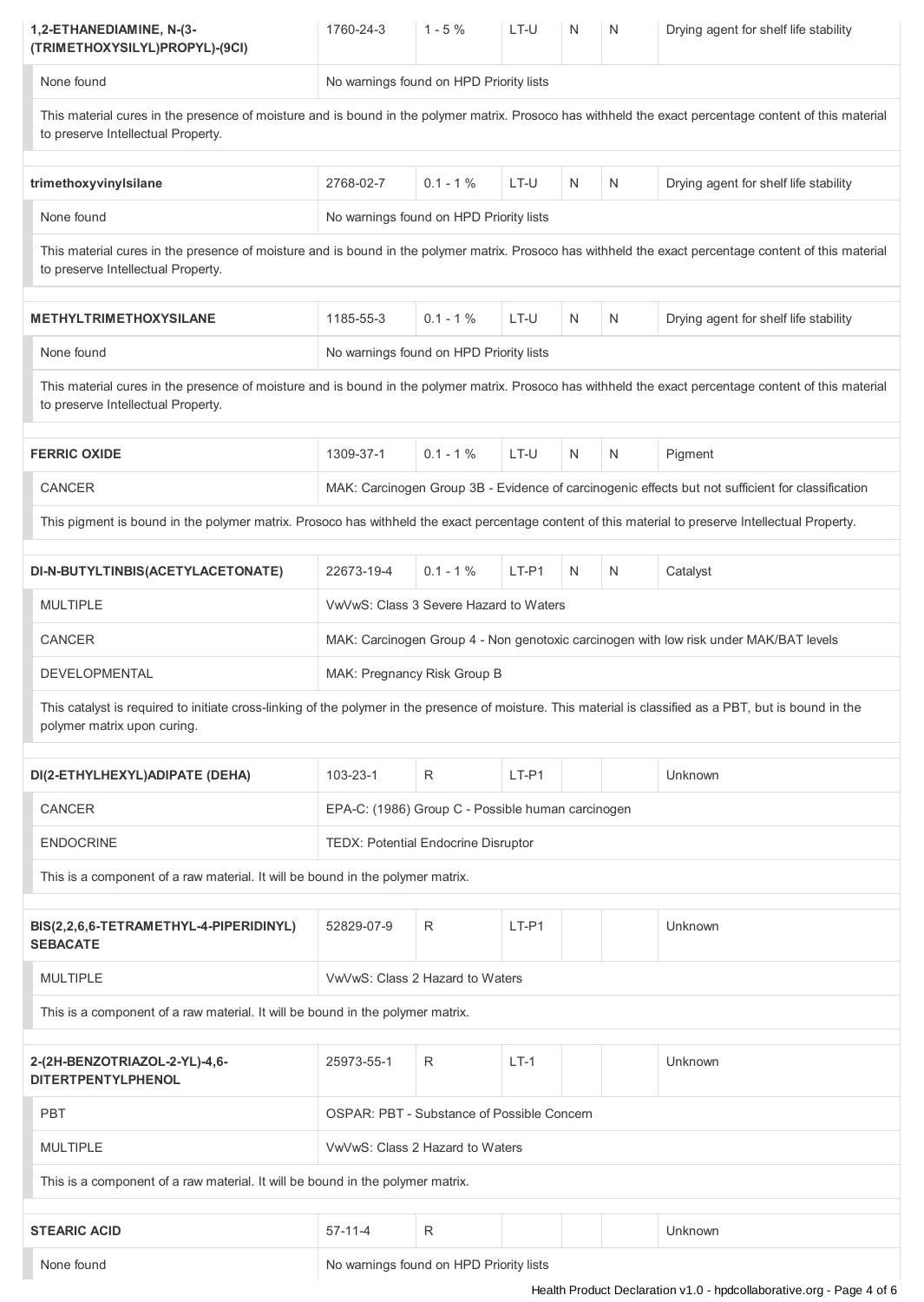| This is a component of a raw material. It will be bound in the polymer matrix. |                                                                                                                                |   |        |  |  |             |
|--------------------------------------------------------------------------------|--------------------------------------------------------------------------------------------------------------------------------|---|--------|--|--|-------------|
| <b>QUARTZ</b>                                                                  | 14808-60-7                                                                                                                     | R | $LT-1$ |  |  | Contaminant |
| <b>CANCER</b>                                                                  | IARC: Group 1: Agent is carcinogenic to humans - inhaled from occupational sources (also in<br>NIOSH-C, MAK, NTP-RoC, Prop 65) |   |        |  |  |             |

This is a component of limestone based calcium carbonate. It cannot be liberated from the polymer or cured polymer matrix in a respirable form.

#### **CERTIFICATIONS AND COMPLIANCE**

**Certifying Party** = First: Manufacturer's self-declaration; Second: Verification by trade association or other interested party; Third: Verification by independent certifier (ideal).

**Applicable facilities** = Manufacturing sites to which testing applies.

| <b>Type</b>      | <b>Standard or Certification</b>                                                                           |                      |                       | <b>Certifier or Laboratory</b>                                                    |  |  |  |  |  |
|------------------|------------------------------------------------------------------------------------------------------------|----------------------|-----------------------|-----------------------------------------------------------------------------------|--|--|--|--|--|
|                  | <b>Certifying Party</b>                                                                                    | <b>Issue</b><br>Date | <b>Expiry</b><br>Date | <b>Certificate URL</b>                                                            |  |  |  |  |  |
|                  | <b>Applicable Facilities</b>                                                                               |                      |                       |                                                                                   |  |  |  |  |  |
|                  | <b>Notes</b>                                                                                               |                      |                       |                                                                                   |  |  |  |  |  |
| VOC<br>Emissions | CA Section 01350 (CHPS) Emission Test -<br>CDPH/EHLB Standard Method V1.1 - Classroom &<br>Office scenario |                      |                       | <b>Berkeley Analytical</b>                                                        |  |  |  |  |  |
|                  | 1st party manufacturer<br>claim                                                                            | 2014-05-<br>08       | 2019-05-08            | https://tool.hpdcollaborative.org/uploads/files/certifications/106/1400089035.pdf |  |  |  |  |  |
|                  | Manufactured solely in Lawrence, Kansas                                                                    |                      |                       |                                                                                   |  |  |  |  |  |
|                  |                                                                                                            |                      |                       |                                                                                   |  |  |  |  |  |
| VOC              | Not tested                                                                                                 |                      |                       |                                                                                   |  |  |  |  |  |
| Content          |                                                                                                            |                      |                       |                                                                                   |  |  |  |  |  |
|                  |                                                                                                            |                      |                       |                                                                                   |  |  |  |  |  |
|                  |                                                                                                            |                      |                       |                                                                                   |  |  |  |  |  |
| Recycled         | Not tested                                                                                                 |                      |                       |                                                                                   |  |  |  |  |  |
| Content          |                                                                                                            |                      |                       |                                                                                   |  |  |  |  |  |
|                  |                                                                                                            |                      |                       |                                                                                   |  |  |  |  |  |
|                  |                                                                                                            |                      |                       |                                                                                   |  |  |  |  |  |
|                  |                                                                                                            |                      |                       |                                                                                   |  |  |  |  |  |
| Other            |                                                                                                            |                      |                       |                                                                                   |  |  |  |  |  |
|                  |                                                                                                            |                      |                       |                                                                                   |  |  |  |  |  |
|                  |                                                                                                            |                      |                       |                                                                                   |  |  |  |  |  |
|                  |                                                                                                            |                      |                       |                                                                                   |  |  |  |  |  |

### **ACCESSORY MATERIALS**

This section is for additional products required by warranty or recommended by the manufacturer for installation (such as adhesives, fasteners, or factory coatings) or for maintenance, cleaning, or operations. Refer to Health Product Declarations, published separately, for a complete view of these products. Note: This declaration is not intended to address hazards of the installation process.